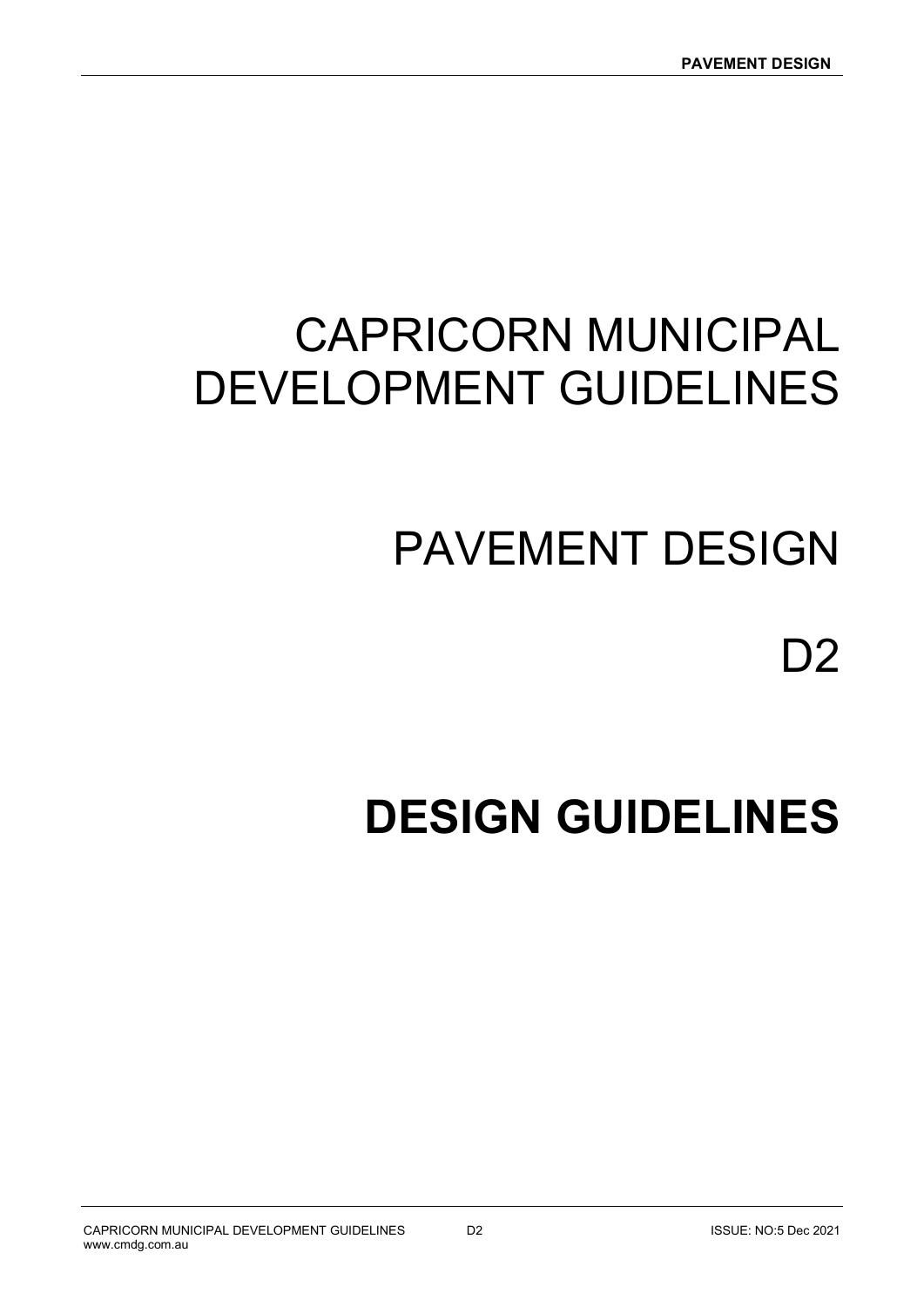# TABLE OF CONTENTS

| <b>CLAUSE</b>     | <b>CONTENTS</b> | <b>PAGE</b> |
|-------------------|-----------------|-------------|
|                   |                 |             |
| D <sub>2.01</sub> |                 |             |
| D <sub>2.02</sub> |                 |             |
| D <sub>2.03</sub> |                 |             |
|                   |                 |             |
| D <sub>2.04</sub> |                 |             |
| D <sub>2.05</sub> |                 |             |
| D <sub>2.06</sub> |                 |             |
| D <sub>2.07</sub> |                 |             |
|                   |                 |             |
| D <sub>2.08</sub> |                 |             |
| D <sub>2.09</sub> |                 |             |
| D <sub>2.10</sub> |                 |             |
| D <sub>2.11</sub> |                 |             |
|                   |                 |             |
| D <sub>2.12</sub> |                 |             |
| D <sub>2.13</sub> |                 |             |

#### Keeping the Capricorn Municipal Development Guidelines up-to-date

The Capricorn Municipal Development Guidelines are living documents which reflect progress of municipal works in the Capricorn Region. To maintain a high level of currency that reflects the current municipal environment, all guidelines are periodically reviewed with new editions published and the possibility of some editions to be removed. Between the publishing of these editions, amendments may be issued. It is important that readers assure themselves they are using the current guideline, which should include any amendments which may have been published since the guideline was printed. A guideline will be deemed current at the date of development approval for construction works.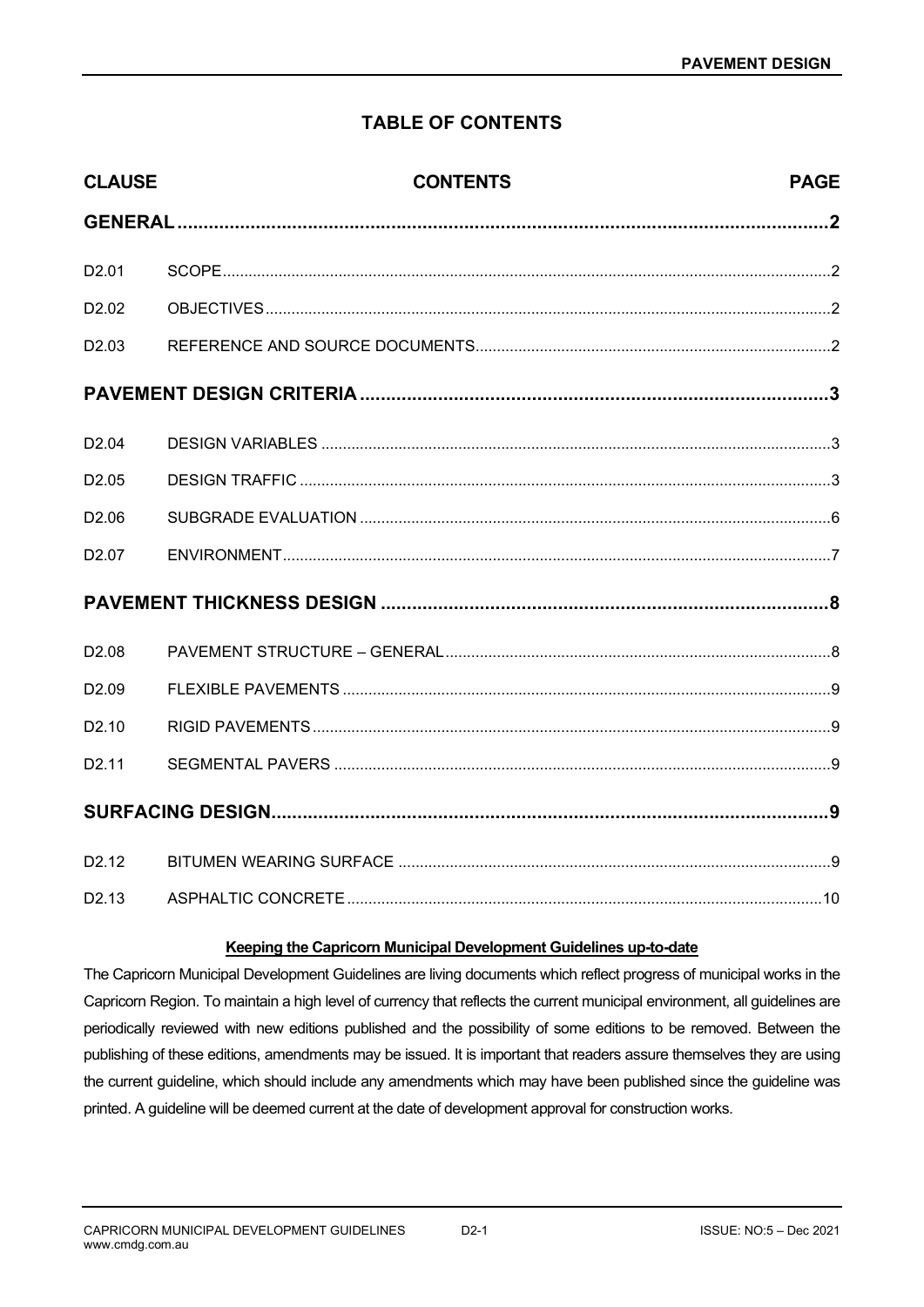## **GENERAL**

#### D2.01 SCOPE

1. This section sets out the Guidelines for the design of the road pavement to meet the required design life, based on the subgrade strength, traffic loading and environmental factors, and including the selection of appropriate materials for select subgrade, subbase, base and wearing surface. Design Criteria

2. The Specification contains procedures for the design of the following forms of surfaced road pavement construction:

Surfaced Pavement Types

- (a) flexible pavements
- (b) rigid pavements (i.e. cement concrete pavements):

3. Consideration to the design of unsealed (gravel) pavements will only be given for minor rural subdivisions/developments in isolated rural areas where the access to the subdivision is via an existing unsealed road. Unsealed **Pavements** 

#### D2.02 OBJECTIVES

1. The objective in the design of the road pavement is to select appropriate pavement and surfacing materials, types, layer thicknesses and configurations to ensure that the pavement performs adequately and requires minimal maintenance under the anticipated traffic loading for the design life adopted. Pavement **Performance** 

#### D2.03 REFERENCE AND SOURCE DOCUMENTS

#### (a) Council Specifications

| D1               | Geometric Road Design                   |
|------------------|-----------------------------------------|
| D4               | Subsurface Drainage Design              |
| C <sub>242</sub> | <b>Flexible Pavements</b><br>$\sim 100$ |
| C <sub>244</sub> | <b>Sprayed Bituminous Surfacing</b>     |
| C <sub>245</sub> | <b>Asphaltic Concrete</b>               |
| C <sub>248</sub> | Plain or Reinforced Concrete Base       |
|                  |                                         |

#### (b) QLD State Authorities

Department of Transport and Main Roads

|          | Pavement Design Manual.                         |
|----------|-------------------------------------------------|
| MRS11.11 | Specification for Sprayed Bituminous Surfacing. |

#### (c) Other

| AUSTROADS - Design of Sprayed Seals, 1990.<br>AUSTROADS - Pavement Design, A Guide to the Structural Design of Road<br>Pavements, 2004 |
|----------------------------------------------------------------------------------------------------------------------------------------|
| AUSTROADS - Guide to Control of Moisture in Roads.                                                                                     |
| APRG Report 21 - A Guide to the design of New Pavements for light traffic.                                                             |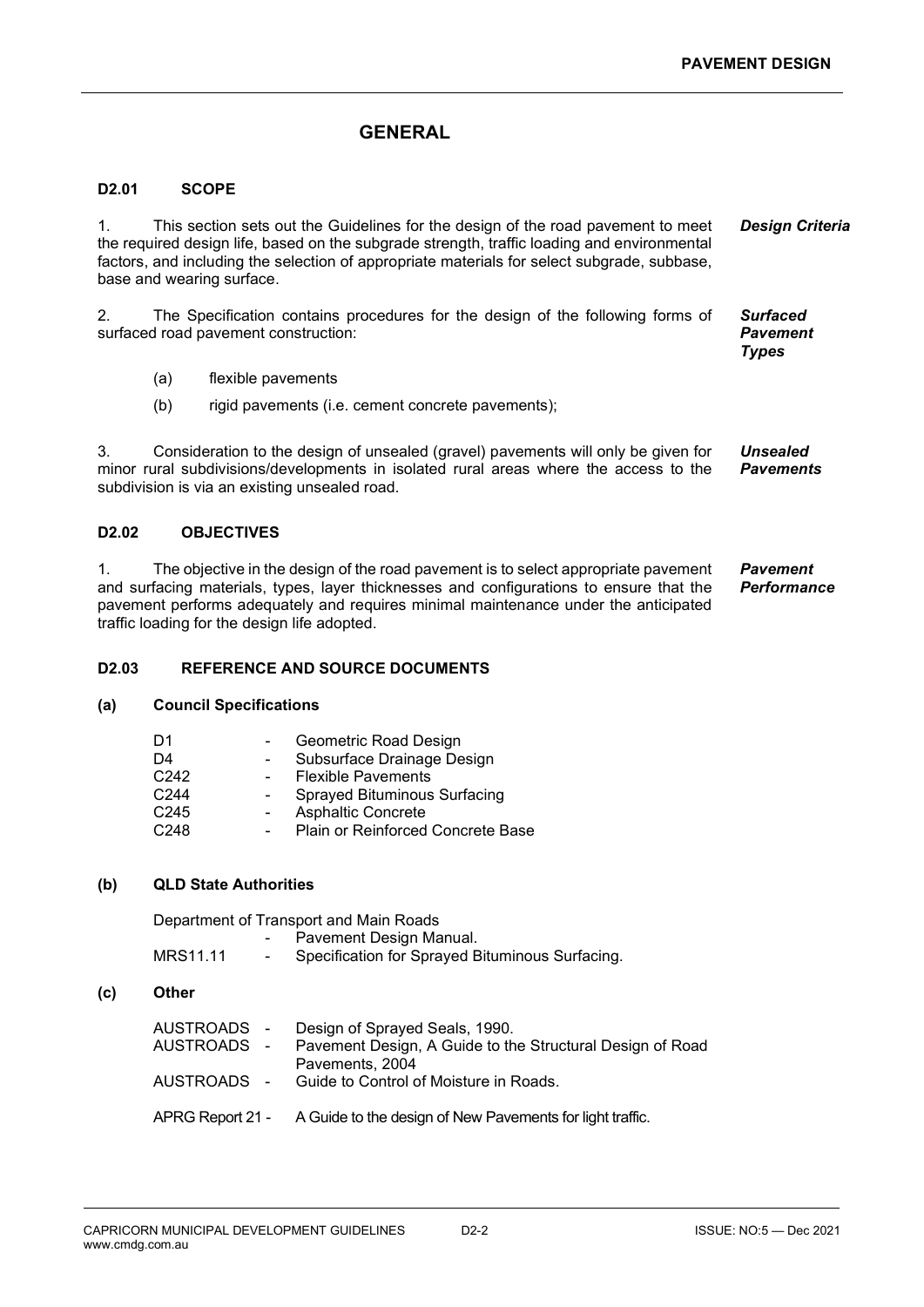### PAVEMENT DESIGN CRITERIA

#### D2.04 DESIGN VARIABLES

1. Regardless of the type of road pavement proposed, the design of the pavement shall involve consideration of the following five input variables: **Desian** Variables

- (a) Design Traffic
- (b) Subgrade Evaluation
- (c) Environment
- (d) Pavement and Surfacing Materials
- (e) Construction and Maintenance Considerations

#### D2.05 DESIGN TRAFFIC

1. The design traffic shall be calculated based on the following minimum design lives of pavement:- Minimum Pavement Design Life

- (a) Flexible 20 years
- (b) Rigid (Concrete) 20 years

2. Design traffic shall be calculated in equivalent standard axles (ESAs) for the applicable design life of the pavement, taking into account present and predicted commercial traffic volumes, axle loadings and configurations, commercial traffic growth and street capacity. For new subdivisions, the design traffic shall take account of both the construction traffic associated with the subdivision development and the in-service traffic. For interlocking concrete segmental pavements, the simplification of replacing ESA's with the number of commercial vehicles exceeding 3 tonne gross contained in CMAA-T45 is acceptable up to a design traffic of  $1 \times 10^6$ . Beyond this, ESAs should be calculated. Design Traffic

3. The pavement design shall include all traffic data and/or assumptions made in the calculation of the design traffic. Traffic Data

4. Any carriageway less than 7.0m wide shall be considered as one (1) lane when calculating design ESA's. Narrow Streets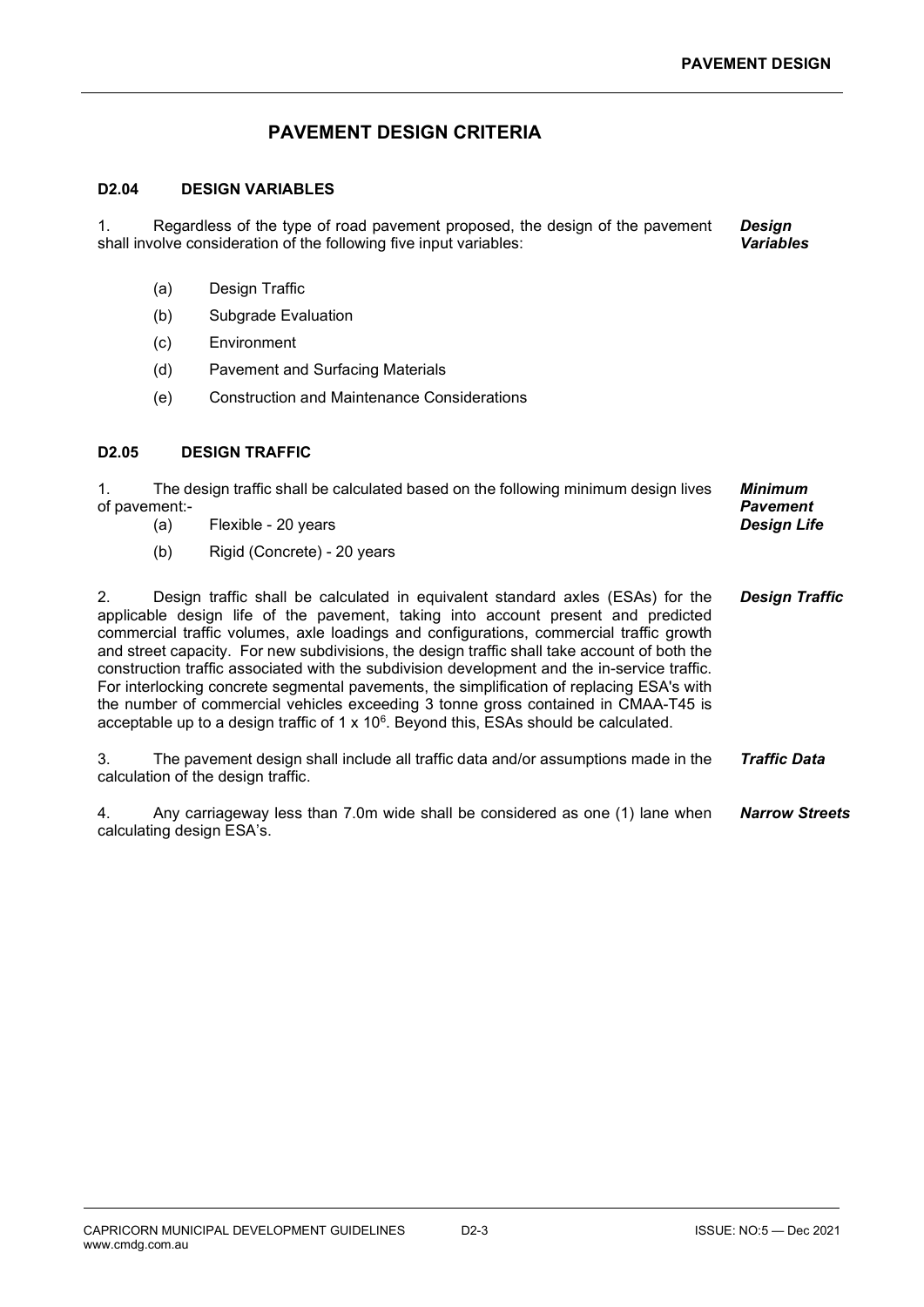5. The calculation of the Design Traffic Volume will include traffic generated by construction vehicles, in-service vehicles, buses (where applicable) and garbage collection vehicles as given below (Ref: ARRB Transport Research Sealed Local Roads Manual, Design Traffic Loading). Design Traffic Volumes

Construction Traffic:

Construction traffic ESA's = (Number of houses serviced by the street) x (Number of ESA's generated by the average house)

Where the number of ESA'a generated by the average house during construction is 20.

In-service Traffic:

In-service traffic ESA's =  $N_s \times 365 \times Y$ 

where  $N_s$  = ESA's per day per lane for commercial vehicles other than buses and garbage collection vehicles

|    | $N_s$ = $\underline{AADT}$ x $\frac{\%CV}{\%}$ x $\underline{ESA's}$ (refer Table D2.05.1 for $\%CV$ and ESA's/CV)<br>100<br><b>CV</b> |                                         |
|----|----------------------------------------------------------------------------------------------------------------------------------------|-----------------------------------------|
| Y  | $=$ Growth factor                                                                                                                      | <b>Design Traffic</b><br><b>Volumes</b> |
|    | $=$ P for $r = 0$                                                                                                                      |                                         |
|    | $=$ $(1+r)^p-1$ for r > 0 and Q = P (refer Table D2.05.2for values of Y as a<br>$ln(1 + r)$<br>function of P and r)                    |                                         |
|    | = $(1+r)^{Q} - 1$ + $(P-Q)(1+r)^{Q-1}$ for r > 0 and Q < P<br>$ln(1 + r)$                                                              |                                         |
| r. | $=$ Traffic growth rate                                                                                                                |                                         |
|    | $=$ Design life in years                                                                                                               |                                         |

 Q = Time in years for traffic to reach saturation level (however saturation is not likely on local roads)

|  |  | <b>Table D2.05.1 Traffic Statistics for Residential Streets</b> |
|--|--|-----------------------------------------------------------------|
|--|--|-----------------------------------------------------------------|

| <b>AADT Limits</b> | $\%$ CV               | ESA's/CV                | ESA/day/lane            | r     |
|--------------------|-----------------------|-------------------------|-------------------------|-------|
| < 150              | $1.0 - 15.0$<br>(3.6) | $0.01 - 0.70$<br>(0.20) | $0.03 - 5.0$<br>(0.40)  | 0.00  |
| 150 - 700          | $1.0 - 25.0$<br>(5.0) | $0.10 - 1.00$<br>(0.50) | $0.2 - 15.0$<br>(4.0)   | 0.01  |
| $700 - 2000$       | $2.0 - 20.0$<br>(7.0) | $0.10 - 1.20$<br>(0.50) | $5.0 - 90.0$<br>(30.0)  | 0.015 |
| >2000              | $2.0 - 8.0$<br>(3.7)  | $0.20 - 0.90$<br>(0.50) | $20.0 - 190.0$<br>(60.0 | 0.025 |

Figures in brackets are mean values and shall be used in the absence of actual traffic count data.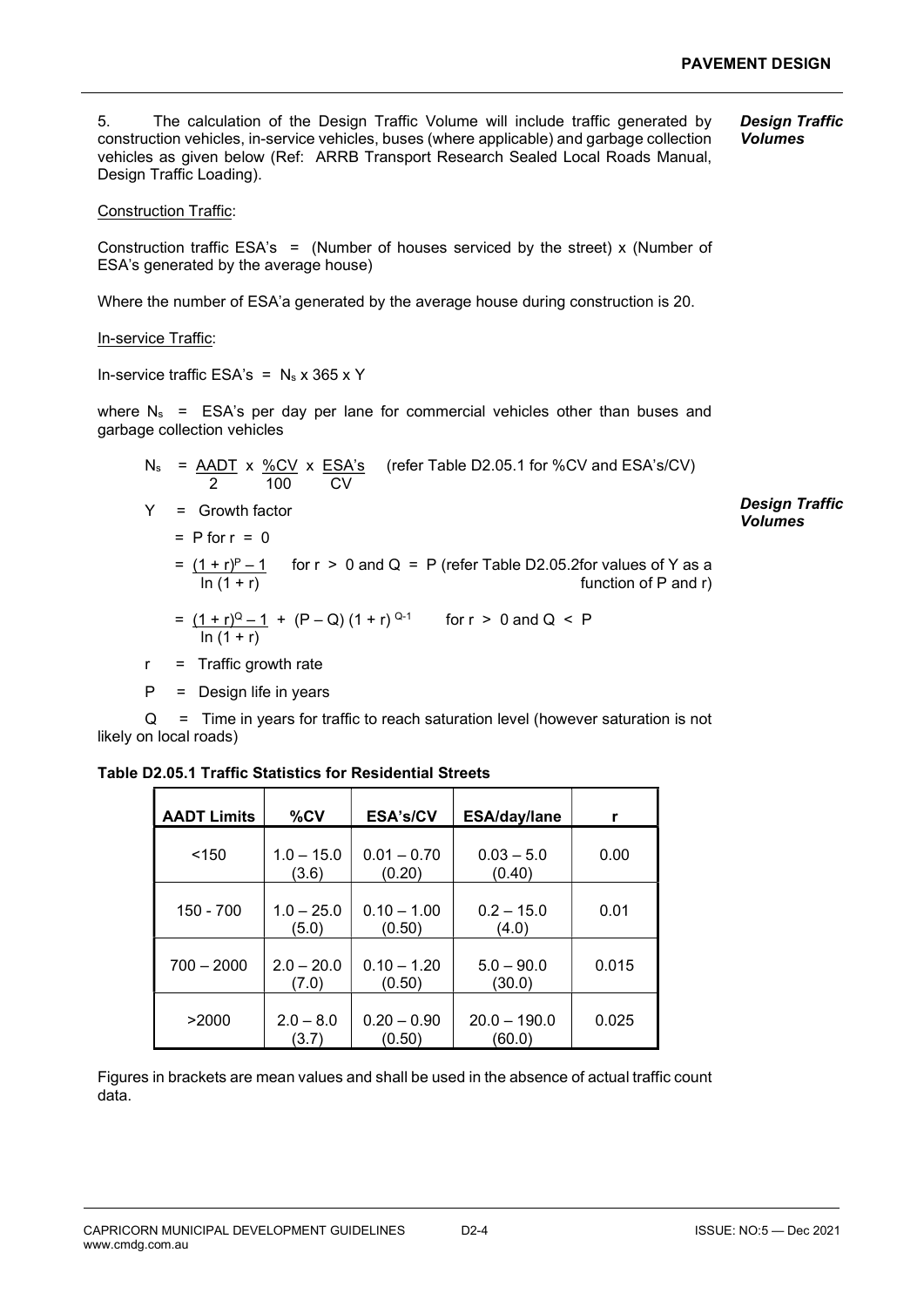| P(yrs) | 5    | 10    | 15    | 20    | 25    | 30    | 35    | 40    |
|--------|------|-------|-------|-------|-------|-------|-------|-------|
| 0.000  | 5.00 | 10.00 | 15.00 | 20.00 | 25.00 | 30.00 | 35.00 | 40.00 |
| 0.005  | 5.06 | 10.24 | 15.57 | 21.02 | 26.61 | 32.36 | 38.22 | 44.25 |
| 0.010  | 5.13 | 10.51 | 16.18 | 22.13 | 28.38 | 34.95 | 41.87 | 49.14 |
| 0.015  | 5.19 | 10.78 | 16.80 | 23.29 | 30.28 | 37.82 | 45.93 | 54.65 |
| 0.020  | 5.26 | 11.06 | 17.47 | 24.55 | 32.35 | 40.98 | 50.50 | 61.03 |
| 0.025  | 5.32 | 11.34 | 18.15 | 25.85 | 34.57 | 44.48 | 55.60 | 68.21 |
| 0.030  | 5.39 | 11.63 | 18.88 | 27.28 | 37.00 | 48.28 | 61.36 | 76.54 |

Table D2.05.2 Values of the Growth Factor Y as a function of P and r

**Bus Traffic:** 

Bus traffic ESA's =  $N_b$  x 365 x Y

where  $N_b$  = bus types  $\Sigma$  (number of services per day per lane x ESA's per bus)

Garbage Traffic:

Garbage traffic ESA's =  $N<sub>a</sub>$  x 52 x P

where  $N_q$  = ESA's per garbage collection vehicle x number of passes per week x f

- f = Proportion of time the garbage collection vehicle traffic the outer wheel path
	- = 0.5 for minor and local access streets
	- = 1.0 for collectors and distributors

where ESA's per garbage collection vehicle is taken as 2.6 ESA's.

6. In the absence of other traffic data, the following traffic values (in ESAs) may be taken as a guide to the design traffic, but shall be subject to variation depending on the circumstances for the particular development.

Design ESAs

#### Table D2.05.3 Minimum Traffic Loadings

| <b>Street Type</b>         | %CV                                      | %ESA/CV | <b>Minimum ESA's</b> |  |
|----------------------------|------------------------------------------|---------|----------------------|--|
| Urban                      |                                          |         |                      |  |
| <b>Access Place</b>        | 3.6                                      | 1.0     | $5 \times 10^{4}$    |  |
| <b>Access Street</b>       | 5                                        | 1.0     | $1 \times 10^{5}$    |  |
| Minor Urban Collector      | 7                                        | 1.0     | $5 \times 10^{5}$    |  |
| Major Urban Collector      | 10                                       | 1.0     | $1 \times 10^6$      |  |
| Rural                      |                                          |         |                      |  |
| $<$ 250 $v$ pd             | 5                                        | 1.0     | $5 \times 10^{5}$    |  |
| $>250$ vpd                 | 9                                        | 1.0     | $1 \times 10^6$      |  |
| <b>Industrial</b>          | To be determined by specific design data |         |                      |  |
| <b>Business/Commercial</b> | To be determined by specific design data |         |                      |  |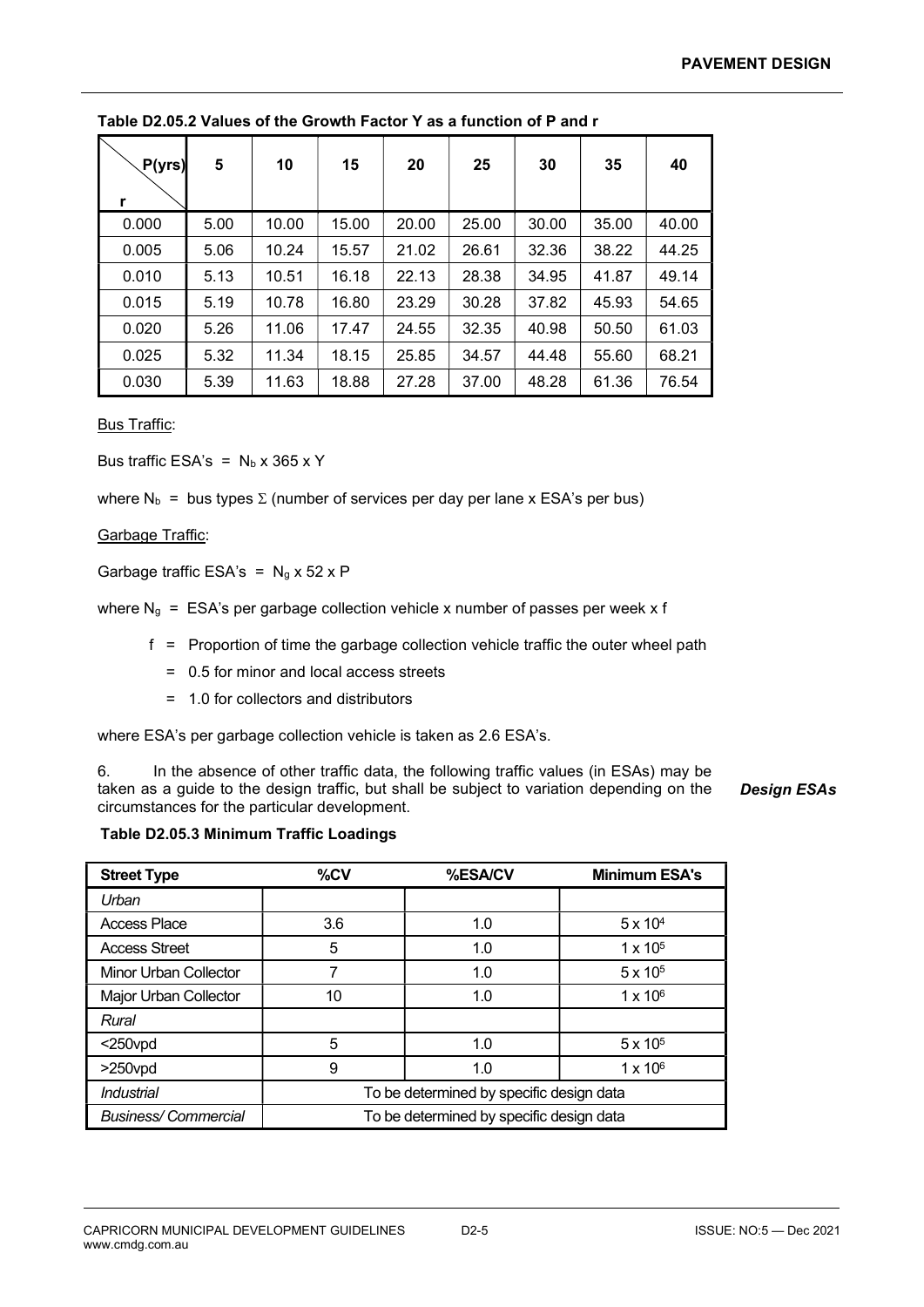#### D2.06 SUBGRADE EVALUATION

1. Subgrade evaluation shall be carried out by a NATA registered materials test authority and shall be by the conduct of insitu and soaked 4 day CBR laboratory testing. Design CBR for each subgrade area shall be determined in accordance with the method outlined in AUSTROADS – Pavement Design, A Guide to the structural design of Road Pavements, 2004.

2. The following factors must be considered in determining the design strength/stiffness of the subgrade:

- (a) Sequence of earthworks construction
- (b) The compaction moisture content and field density specified for construction
- (c) Moisture changes during service life
- (d) Subgrade variability. Where required by Table D2.06.1 excavate a minimum test pit depth of at least 1.0m below proposed subgrade level (calculated based on assumed CBR) fully logged.
- (e) The presence or otherwise of weak layers below the design subgrade level.

#### Table D2.06.1 Subgrade Variability Test Pit Requirements

| Council                           | <b>Requirement for Test Pit</b><br>Depth 1.0m Below<br><b>Subgrade</b> |
|-----------------------------------|------------------------------------------------------------------------|
| <b>Banana Shire</b>               | No                                                                     |
| <b>Central Highlands Regional</b> | No                                                                     |
| <b>Gladstone Regional</b>         | No                                                                     |
| <b>Isaac Regional</b>             | Yes                                                                    |
| <b>Livingstone Shire</b>          | No                                                                     |
| Maranoa Regional                  | No                                                                     |
| <b>Rockhampton Regional</b>       | No                                                                     |

3. The subgrade Design CBR adopted for the pavement design must consider the effect of moisture changes in the pavement and subgrade during the service life, and hence consideration must be given to the provision of subsurface drainage in the estimation of equilibrium in-situ CBRs, and hence in the design of the pavement structure. Warrants for the provision of subsurface drainage are given in Specification for SUBSURFACE DRAINAGE DESIGN. If subsurface drainage is not provided, then the Design CBR adopted must allow for a greater variability in subgrade moisture content during the service life of the pavement, and hence a Design Moisture Content above the Optimum Moisture Content.

Design CBR

California Bearing Ratio

**Desian Considerations**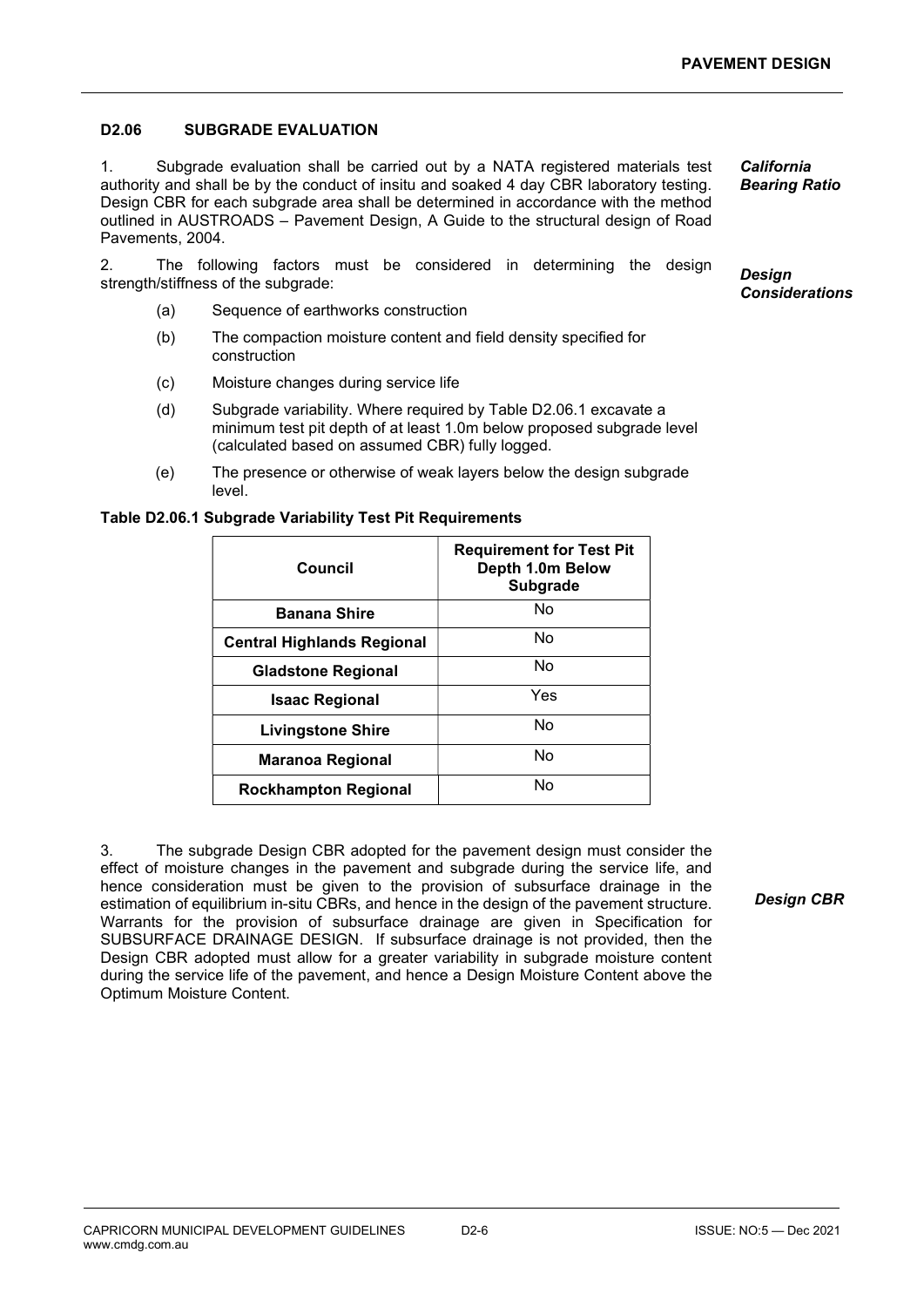#### D2.07 ENVIRONMENT

1. The environmental factors which significantly affect pavement performance are moisture and temperature. Both of these factors must be considered at the design stage of the pavement. Reference should be made to AUSTROADS Pavement Design, APRG Report 21, and to NAASRA (Now AUSTROADS) – Guide to Control of Moisture in Roads. Reference

2. The following factors relating to moisture environment must be considered in determining the design subgrade strength/stiffness and in the choice of pavement and surfacing materials: Moisture **Environment** 

- (a) Rainfall/evaporation pattern
- (b) Permeability of wearing surface
- (c) Depth of water table
- (d) Relative permeability of pavement layers
- (e) Whether shoulders are sealed or not
- (f) Pavement type (boxed or full width)
- (g) Subject to flooding (eg. Causeways and Floodways).

3. The effect of changes in moisture content on the strength/stiffness of the subgrade shall be taken into account by evaluating the design subgrade strength parameters (ie. CBR or modulus) at the highest moisture content likely to occur during the design life, ie the Design Moisture Content. The provision of subsurface drainage may, under certain circumstances, allow a lower Design Moisture Content, and hence generally higher Design CBR. Evaluate Design **CBR** 

4. The effect of changes in temperature environment must be considered in the design of pavements with asphalt wearing surfaces, particularly if traffic loading occurs at night when temperatures are low, thus causing a potential reduction in the fatigue life of thin asphalt surfacing. The effect of changes in temperature environment should also be considered for bound or concrete layers. **Temperature Change** 

5. The pavement design shall include all considerations for environmental factors, and any assumptions made that would reduce or increase design subgrade strength, or affect the choice of pavement and surfacing materials.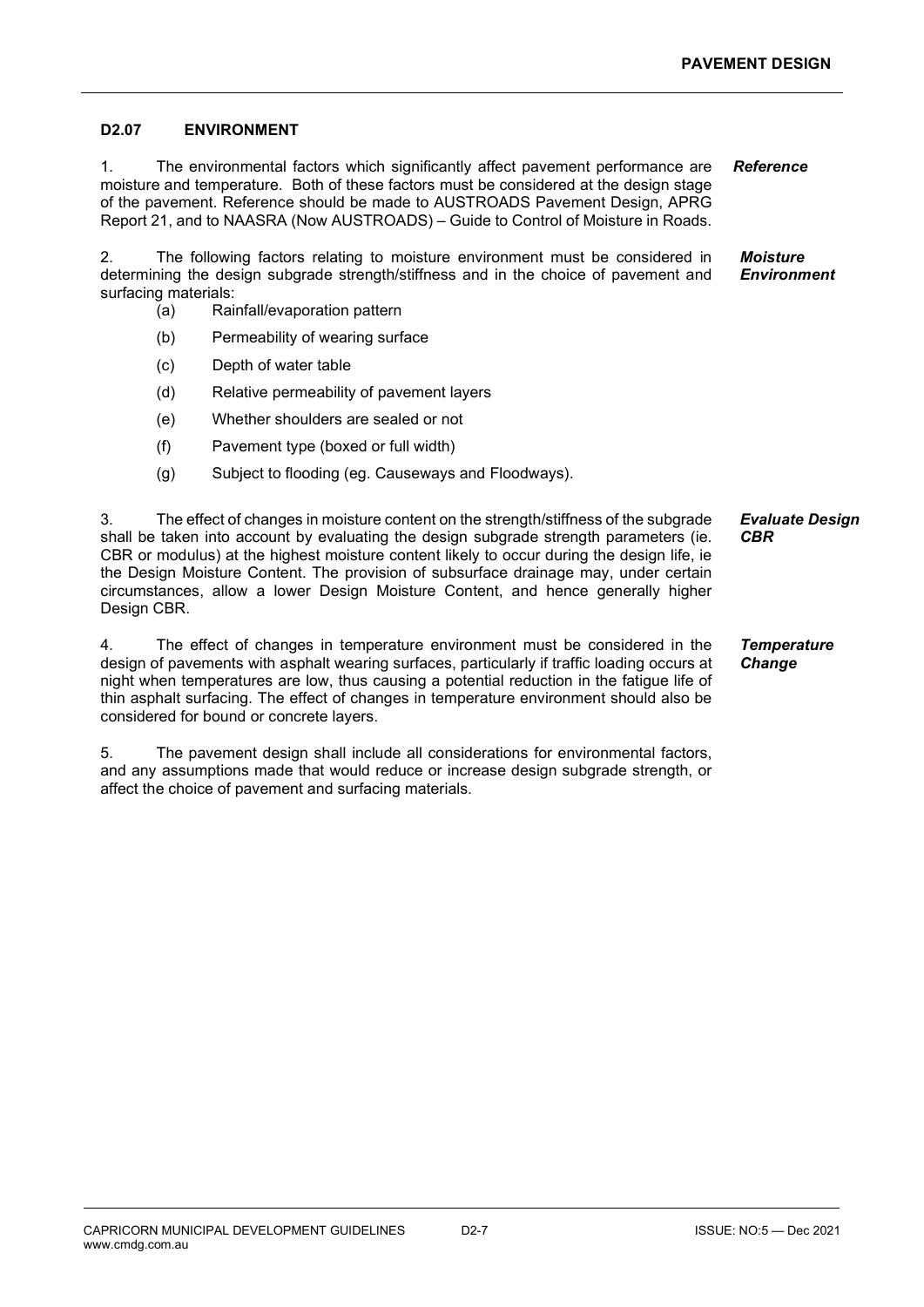### PAVEMENT THICKNESS DESIGN

#### D2.08 PAVEMENT STRUCTURE – GENERAL

1. The minimum pavement requirements excluding asphalt shall be as detailed in Table D2.08.1. Minimum Pavement

Table D2.08.1 Pavement Design Criteria

| <b>Street Type</b>                           | <b>Minimum</b><br><b>Pavement</b><br>(mm) | <b>Minimum Surface</b><br><b>Treatment</b>        | <b>Minimum</b><br><b>Base</b><br>Course<br>CBR <sup>(1)</sup> | <b>Minimum</b><br><b>Subbase</b><br>Course<br><b>CBR</b> |
|----------------------------------------------|-------------------------------------------|---------------------------------------------------|---------------------------------------------------------------|----------------------------------------------------------|
| <b>Access Place/Access Street</b>            | 200                                       | 25mm (DG10) or<br>40mm (DG14)                     | 80                                                            | 35                                                       |
| <b>Urban Collectors</b><br>(Major and Minor) | 200                                       | 40mm (DG14)                                       | 80                                                            | 45                                                       |
| Sub-Arterial                                 | 250                                       | 40mm (DG14)                                       | 80                                                            | 45                                                       |
| Arterial                                     |                                           | In accordance with DTMR<br>Pavement Design Manual | 80                                                            | 45                                                       |
| Park Residential                             | 200                                       | 25mm (DG10) or<br>40mm (DG14)                     | 80                                                            | 35                                                       |
| Rural & Rural Residential                    |                                           |                                                   |                                                               |                                                          |
| $<$ 150 vpd<br>$\bullet$                     | $150^{(2)}$                               | Gravel $(3)$                                      | 80                                                            | 35                                                       |
| $>150$ vpd<br>$\bullet$                      | 200                                       | 2 coat seal                                       | 80                                                            | 35                                                       |
| Industrial                                   | 300                                       | 50mm (DG14)                                       | 80                                                            | 45                                                       |
| Roundabouts                                  | 250                                       | 50 <sub>mm</sub><br>(DG14 Polymer<br>modified)    | 80                                                            | 45                                                       |

Note:

- 1. Should supply of CBR 80 material be unavailable then CBR 60 material may be used subject to satisfactory pavement design.
- 2. depth of base course only (subbase course not required)
- 3. Seal may be required in some instances refer to Rural Road Element Tables for the relevant Local Government in D1 Geometric Road Design

2. Not withstanding subgrade testing and subsequent pavement thickness design, the thickness of subbase and base layers shall not be less than the following:-

| (a) | Flexible pavement: | Subbase 100mm, Base 100mm |
|-----|--------------------|---------------------------|
| (b) | Rigid pavement:    | Subbase 100mm, Base 150mm |

3. The subbase layer shall extend a minimum of 150mm behind the rear face of any kerbing and/or guttering.

Subbase **Extent** 

4. The base and surfacing shall extend to the face of any kerbing and/or guttering. Where the top surface of the subbase layer is below the level of the underside of the kerbing and/or guttering, the base layer shall also extend a minimum of 150mm behind the rear face of the kerbing and/or guttering. Base Extent

5. For unkerbed roads, the subbase and base layers shall extend at least to the nominated width of shoulder.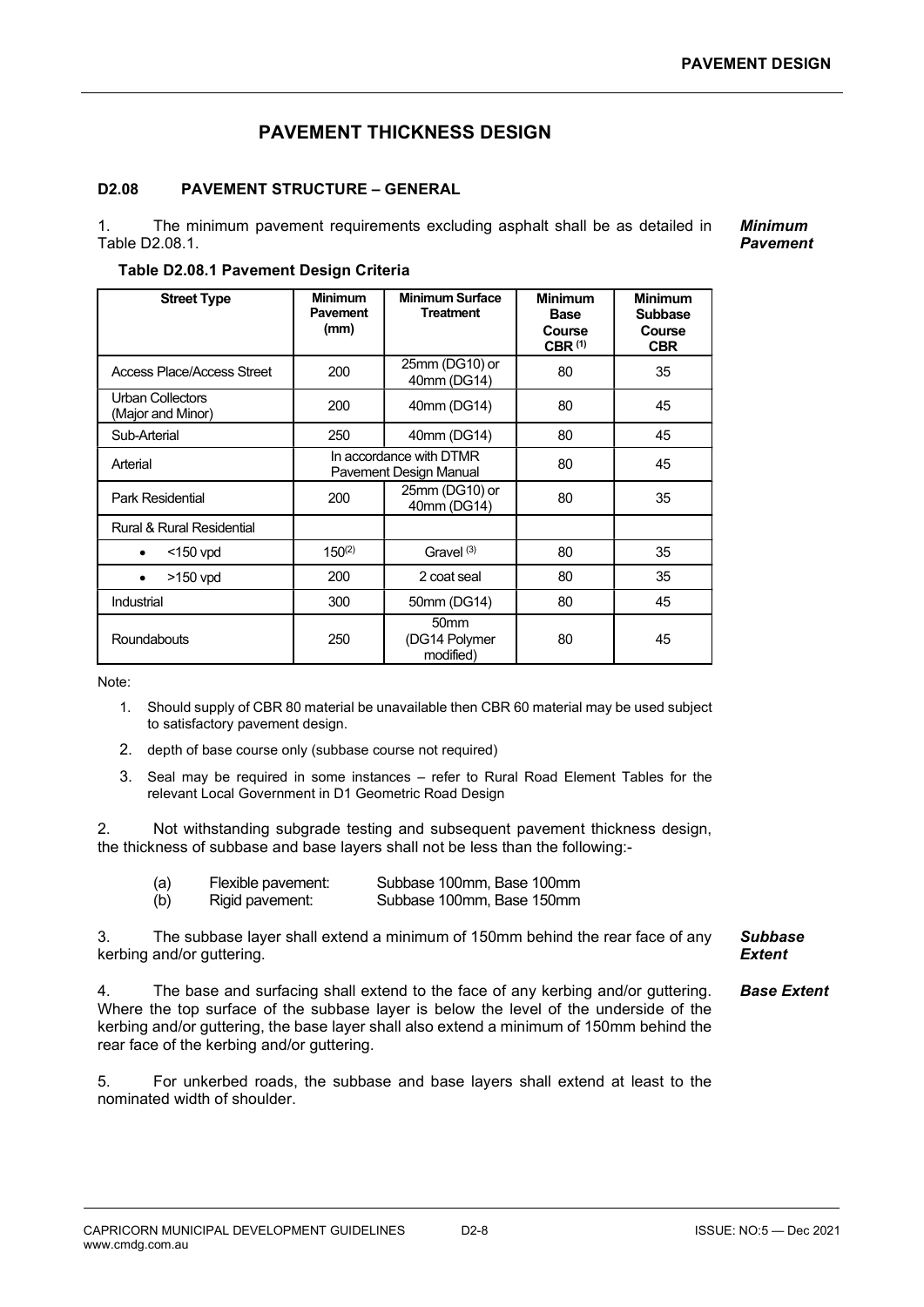#### D2.09 FLEXIBLE PAVEMENTS

1. Flexible pavements with a design traffic up to  $5 \times 10^5$  ESA's shall be designed in accordance with APRG Report 21.

- Urban Residential/Park Residential Figure 13.8.2 (A) 95% Confidence limit
- **Rural/Rural Residential**  Figure 13.8.2 (B) 90% Confidence limit

2. Flexible pavement with a design traffic above  $5 \times 10^5$  ESA's shall be designed in accordance with AUSTROADS – Pavement Design, A Guide to the structural design of Road Pavements, 2004.

#### D2.10 RIGID PAVEMENTS

1. Rigid (concrete) pavements, with design traffic up to  $1 \times 10^6$  ESAs shall be 1. Rigid (concrete) pavements, with design traffic up to 1 x  $10^6$  ESAs shall be Rigid designed in accordance with APRG Report 21.

(Concrete)

2. Rigid (concrete) pavements for design traffic above 1 x 10 $\textdegree$  ESAs, the design shall be in accordance with AUSTROADS Pavement Design, A Guide to the structural design of Road Pavements, 2004.

#### D2.11 SEGMENTAL PAVERS

1. Segmental pavers generally are not accepted in any Local Government.

#### SURFACING DESIGN

#### D2.12 BITUMEN WEARING SURFACE

1. Except where the pavement is designed for concrete or where a gravel pavement is permitted in a rural situation, the wearing surface shall be a bituminous wearing surface of primer seal, plus asphalt Bitumen **Wearing Surface** 

2. Where a 2 coat spray seal is permitted by the Council in a rural situation the design of the seal must comply with Austroads Design of Sprayed Seals 1990.